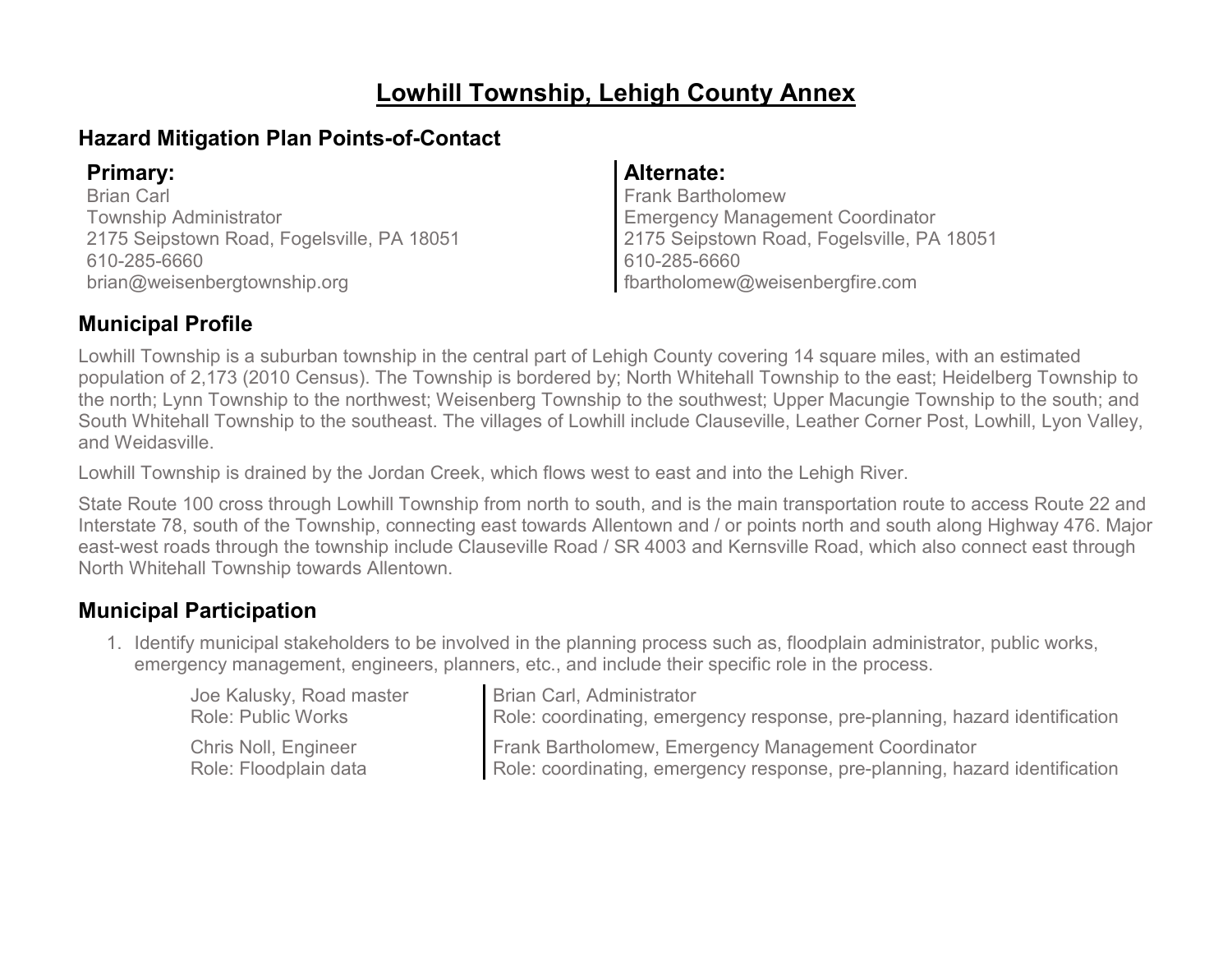#### **Municipal Participation –** *continued*

2. Identify community stakeholders such as; neighborhood groups, religious groups, major employers / businesses, etc., that will be informed and / or involved in the planning process and describe how they will be involved.

Evacuation Points and Public Education

Lowhill & Morganland Church Northwestern School District CLIU School New Tripoli Bank Creative Kids Daycare

Emergency Response

Fogelsville, New Tripoli, Tri-Clover, Schnecksville and Germansville Fire Departments Cetronia and NOVA EMS Pennsylvania State Police

3. Describe how the public **will be engaged** in the current planning process examples, newsletters, social media, etc., **and how they were engaged** since the 2013 Hazard Mitigation Plan.

**Newsletters Website** Information posted at public places

#### **Compliance with the National Flood Insurance Program (NFIP)**

| Topic                                                                                                                                             | Identify source of information, if<br>different from the one listed. | <b>Additional Comments</b>                              |
|---------------------------------------------------------------------------------------------------------------------------------------------------|----------------------------------------------------------------------|---------------------------------------------------------|
| <b>1. Staff Resources</b>                                                                                                                         |                                                                      |                                                         |
| Is the Community Floodplain Administrator (FPA) or NFIP Coordinator certified?                                                                    | <b>Community FPA</b>                                                 | - No                                                    |
| Is floodplain management an auxiliary function?                                                                                                   | <b>Community FPA</b>                                                 | Yes                                                     |
| Provide an explanation of NFIP administration services (e.g., permit review, GGIS,<br>education or outreach, inspections, engineering capability) | <b>Community FPA</b>                                                 | Application and plot plans are<br>reviewed against FEMA |
| What are the barriers to running an effective NFIP program in the community, if any?                                                              | <b>Community FPA</b>                                                 | N/A                                                     |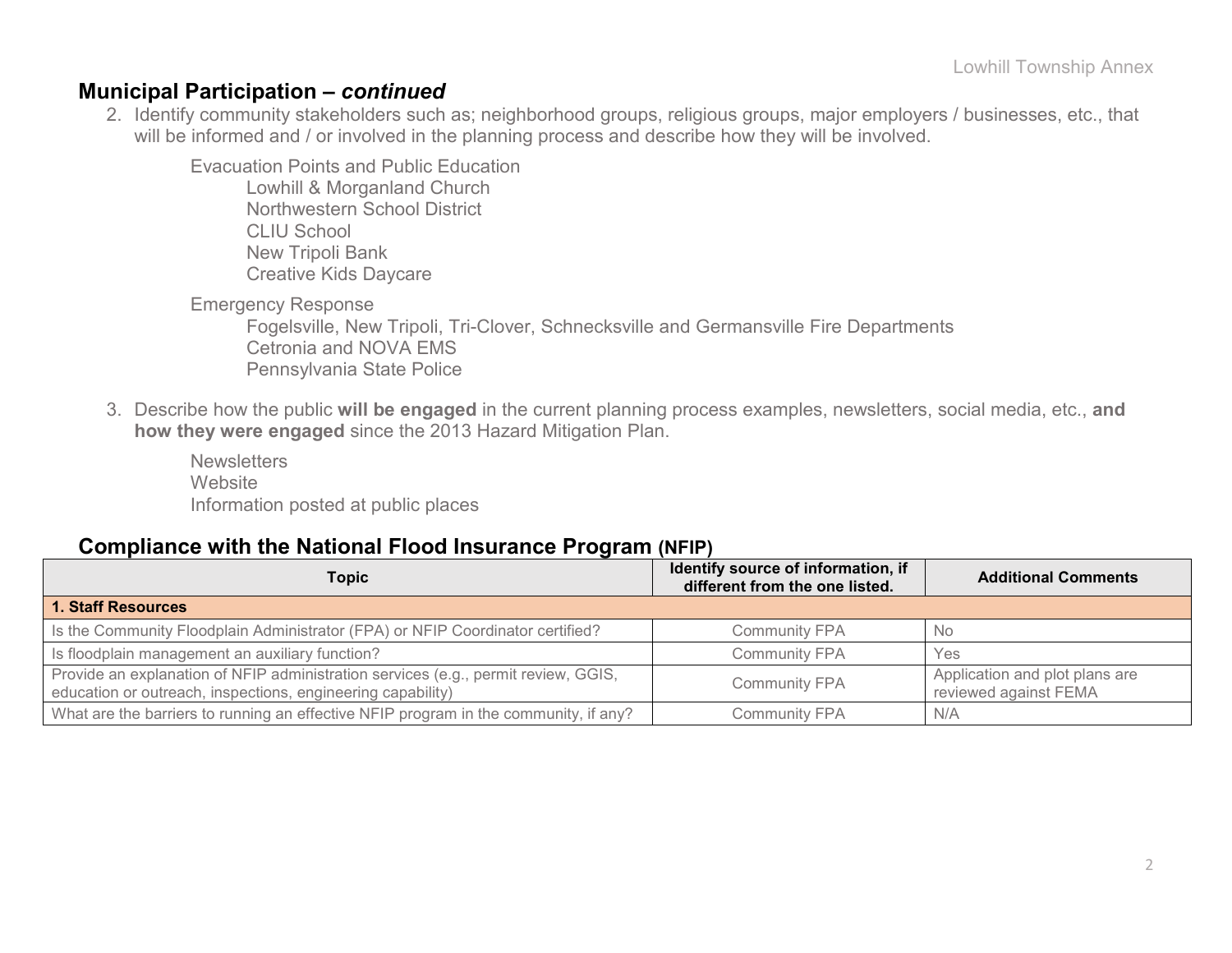# **Compliance with the National Flood Insurance Program (NFIP) –** *continued*

| <b>Topic</b>                                                                                                                                     | Identify source of information, if<br>different from the one listed.     | <b>Additional Comments</b>                              |
|--------------------------------------------------------------------------------------------------------------------------------------------------|--------------------------------------------------------------------------|---------------------------------------------------------|
| 2. Compliance History                                                                                                                            |                                                                          |                                                         |
| Is the community in good standing with the NFIP?                                                                                                 | State NFIP Coordinator, FEMA NFIP<br>Specialist, or community records    | Yes                                                     |
| Are there any outstanding compliance issues (i.e., current violations)?                                                                          |                                                                          | No?                                                     |
| When was the most recent Community Assistance Visits (CAV) or Community<br>Assistance Contact (CAC)?                                             |                                                                          | I just called FEMA to discuss<br>required info.         |
| Is a CAV or CAC scheduled or needed?                                                                                                             |                                                                          | <b>No</b>                                               |
| 3. Regulation                                                                                                                                    |                                                                          |                                                         |
| When did the community enter the NFIP?                                                                                                           | <b>NFIP Community Status Book</b>                                        | 10/15/1985                                              |
| Are the Flood Insurance Rate Maps (FIRMs) digital or paper?<br>How are residents assisted with mapping?                                          | <b>Community FPA</b>                                                     | Paper / Online                                          |
| Do floodplain regulations meet or exceed FEMA or State minimum requirements?<br>If so, in what ways?                                             | <b>Community FPA</b>                                                     | Meet, based on ordinance<br>requirements and amendments |
| Describe the permitting process                                                                                                                  | Community FPA, State, FEMA NFIP                                          | Permit applied for - maps checked                       |
| <b>4. Insurance Summary</b>                                                                                                                      |                                                                          |                                                         |
| How many NFIP policies are in the community?<br>What is the total premium and coverage?                                                          | State NFIP Coordinator or<br><b>FEMA NFIP Specialist</b>                 | ?                                                       |
| How many claims have been paid in the community? What is the total amount of<br>paid claims? How many substantial damage claims have there been? | FEMA NFIP or<br><b>Insurance Specialist</b>                              | $\tilde{?}$                                             |
| How many structures are exposed to flood risk within the community?                                                                              | <b>Community FPA or GIS Analyst</b>                                      | Info unavailable                                        |
| Describe any areas of flood risk with limited NFIP policy coverage                                                                               | Community FPA or<br><b>FEMA Insurance Specialist</b>                     | Info unavailable                                        |
| 5. Community Rating System (CRS)                                                                                                                 |                                                                          |                                                         |
| Does the community participate in CRS?                                                                                                           | Community FPA, State, or FEMA NFIP                                       | <b>No</b>                                               |
| If so, what is the community's CRS Class Ranking?                                                                                                | Flood Insurance Manual<br>(http://www.fema.gov/floodinsurancemanual.gov) | N/A                                                     |
| What categories and activities provide CRS points and how can the Class be<br>improved?                                                          |                                                                          | N/A                                                     |
| Does the plan include CRS planning requirements?                                                                                                 | Community FPA, FEMA CRS<br>Coordinator, or ISO representative            | N/A                                                     |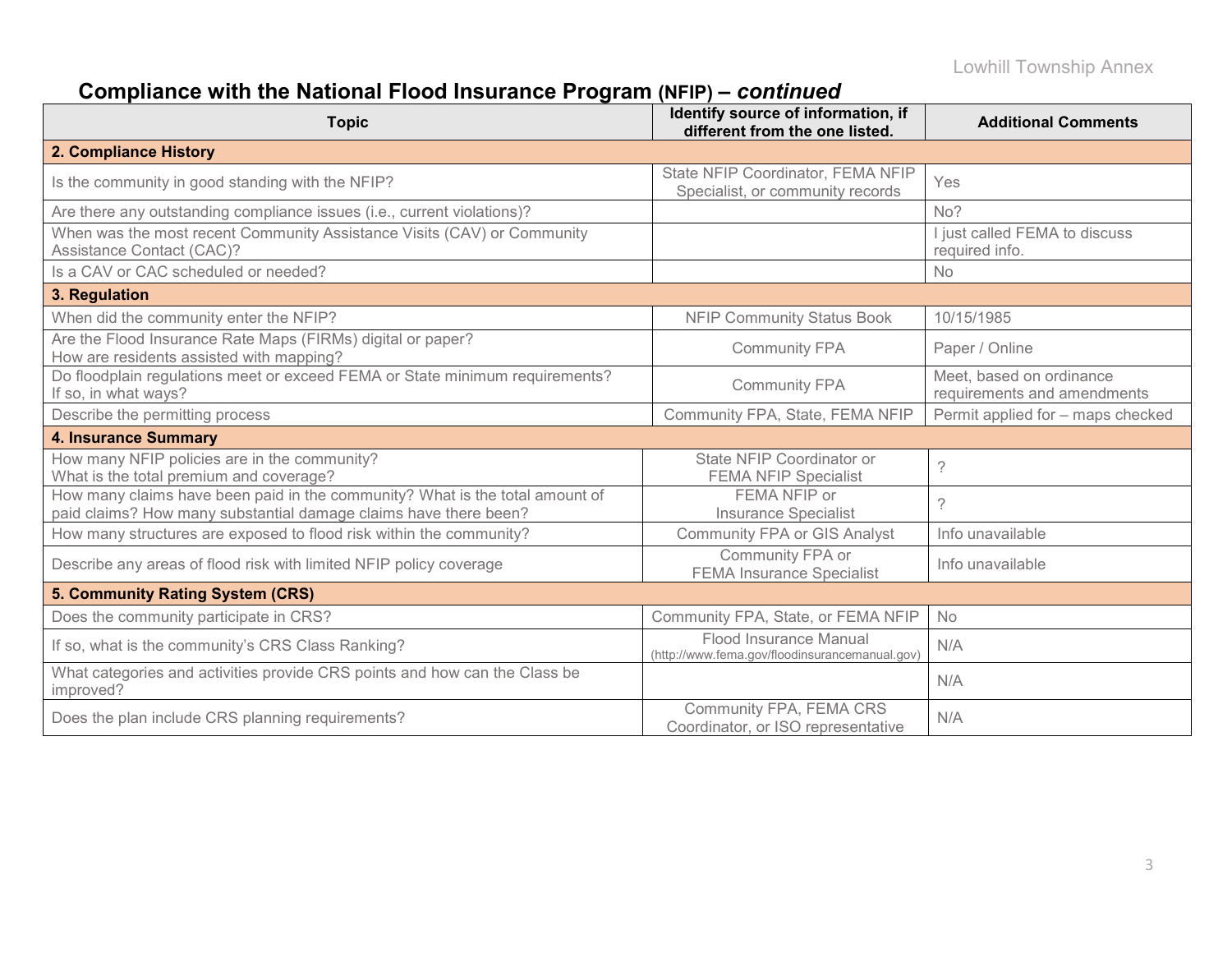### **Community Assets**

Community assets are defined to include anything that is important to the character as well as the function of a community, and can be described in four categories, they are; people, economy, natural environment and built environment. Please identify the community assets and location under each category.

#### **1. People**

 Concentrations of vulnerable populations such as the elderly, physically or mentally disabled, non-English speaking, and the medically or chemically dependent.

Carbon Lehigh Intermediate Unit School

 Types of visiting populations where large numbers of people are concentrated such as visitors for special events and students.

Students – Carbon Lehigh Intermediate Unit State Game Lands and KOA Campgroup - recreational

#### **2. Economy**

Major employers, primary economic sectors such as agriculture and commercial centers where losses would have a severe impact on the community.

School **Farms** throughout township New Tripoli Bank

#### **3. Natural Environment**

Those areas / features that can provide protective functions that reduce the magnitude of hazard events such as, wetlands or riparian areas, and other environmental features important to protect.

| <b>Hassen Creek</b>             | Jordan Creek         |
|---------------------------------|----------------------|
| <b>Mill Creek</b>               | <b>Switzer Creek</b> |
| Misc. unnamed waters & wetlands |                      |

#### **4. Built Environment**

 Existing structures such as, concentrations of buildings that may be more vulnerable to hazards based on location, age, construction type and / or condition of use.

We get limited flooding along Jordan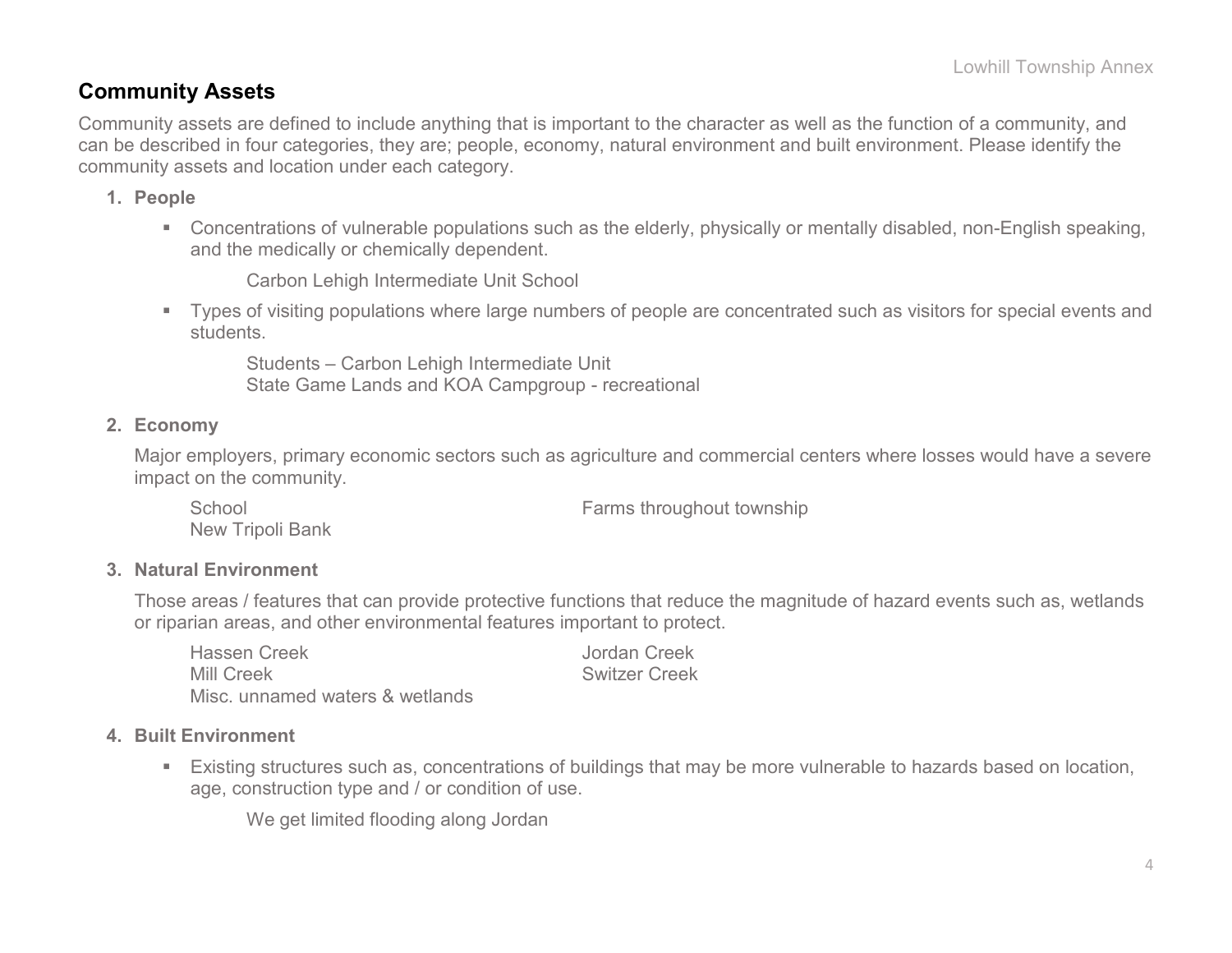### **Community Assets –** *continued*

**Infrastructure systems such as water and wastewater facilities, power utilities, transportation systems,** communication systems, energy pipelines and storage.

Rt. 100

High potential loss facilities such as, dams, locations that house hazardous materials, military and / or civilian defense installations.

Sharp Propane

 Critical facilities such as, hospitals, medical facilities, police and fires stations, emergency operations centers, shelters, schools and airports / heliports.

Creative Kids Daycare

Cultural / historical resources such as, museums, parks, stadiums, etc.

### **Capability Assessment**

|            |                                                                        | <b>Status</b>                          |                                                       |                            |                                                     | <b>Effect on</b>                                                             |                                                                      | <b>Has the 2013</b>                                                                       | How can                                                                    |                                      |
|------------|------------------------------------------------------------------------|----------------------------------------|-------------------------------------------------------|----------------------------|-----------------------------------------------------|------------------------------------------------------------------------------|----------------------------------------------------------------------|-------------------------------------------------------------------------------------------|----------------------------------------------------------------------------|--------------------------------------|
| Capability | $\checkmark$ Regulatory<br>$\checkmark$ Tools<br>$\checkmark$ Programs | Φ<br>$rac{c}{a}$<br>Δ.<br>$\mathbf{a}$ | <b>Date</b><br><b>Adopted</b><br>or<br><b>Updated</b> | elopment<br>nder<br>っ<br>۵ | Department /<br><b>Agency</b><br><b>Responsible</b> | <b>Hazard Loss</b><br><b>Reduction:</b><br>-Supports<br>-Neutral<br>-Hinders | <b>Change since</b><br><b>2013 Plan?</b><br>+ Positive<br>- Negative | Plan been<br>integrated<br>into the<br><b>Regulatory</b><br>Tool/Program<br>? If so, how? | these<br>capabilities<br>be expanded<br>and improved<br>to reduce<br>risk? | <b>Additional</b><br><b>Comments</b> |
|            | Comprehensive Plan                                                     | X                                      | 1/6/2005                                              |                            | Township<br>Administrator                           |                                                                              | $\ddot{}$                                                            |                                                                                           |                                                                            |                                      |
| Regulatory | Capital Improvement Plan                                               | X                                      |                                                       |                            | Township<br>Administrator                           |                                                                              | $+$                                                                  |                                                                                           |                                                                            |                                      |
|            | Economic Development Plan                                              |                                        |                                                       |                            |                                                     |                                                                              |                                                                      |                                                                                           |                                                                            |                                      |
|            | Continuity of Operations Plan                                          |                                        |                                                       |                            |                                                     |                                                                              |                                                                      |                                                                                           |                                                                            |                                      |
| ఱ          | Stormwater Management Plan /<br>Ordinance                              | $\times$                               | 4/5/2007                                              |                            | Township<br>Administrator                           |                                                                              | $+$                                                                  |                                                                                           |                                                                            |                                      |
| Planning   | Open Space Management Plan<br>(or Parks/Rec., Greenways Plan)          | $\times$                               | 7/2/2009                                              |                            | Township<br>Administrator                           |                                                                              | $\ddot{}$                                                            |                                                                                           |                                                                            |                                      |
| $\div$     | <b>Natural Resource Protection Plan</b>                                |                                        |                                                       |                            |                                                     |                                                                              |                                                                      |                                                                                           |                                                                            |                                      |
|            | <b>Transportation Plan</b>                                             |                                        |                                                       |                            |                                                     |                                                                              |                                                                      |                                                                                           |                                                                            |                                      |
|            | <b>Historic Preservation Plan</b>                                      |                                        |                                                       |                            |                                                     |                                                                              |                                                                      |                                                                                           |                                                                            |                                      |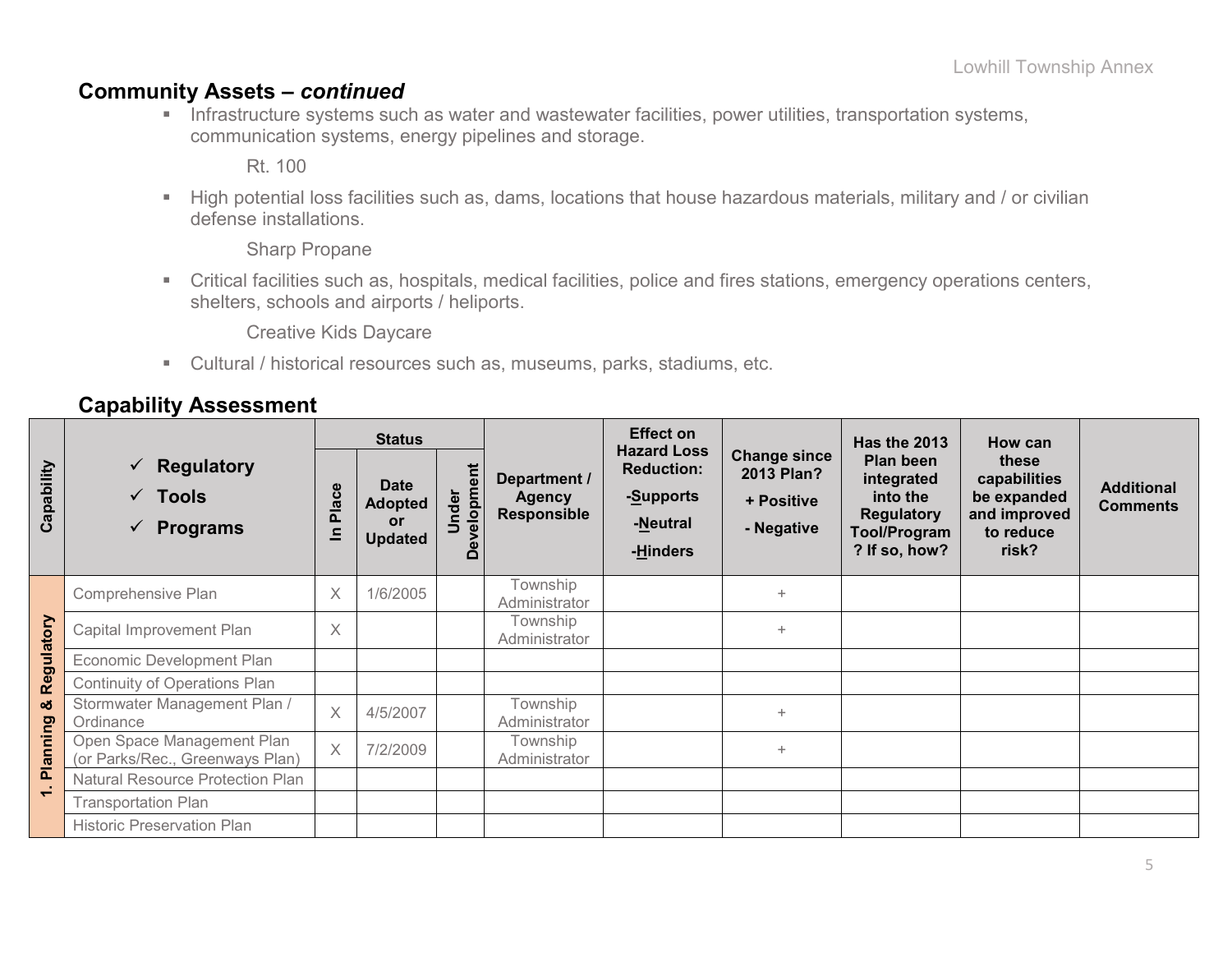# **Capability Assessment –** *continued*

|                          |                                                                            | <b>Status</b> |                                                       |                      |                                              | <b>Effect on</b>                                                             |                                                               | <b>Has the 2013</b>                                                                       | How can                                                                    |                                      |
|--------------------------|----------------------------------------------------------------------------|---------------|-------------------------------------------------------|----------------------|----------------------------------------------|------------------------------------------------------------------------------|---------------------------------------------------------------|-------------------------------------------------------------------------------------------|----------------------------------------------------------------------------|--------------------------------------|
| Capability               | $\checkmark$ Regulatory<br><b>Tools</b><br>$\checkmark$<br><b>Programs</b> | Place<br>드    | <b>Date</b><br><b>Adopted</b><br>or<br><b>Updated</b> | Under<br>Development | Department /<br><b>Agency</b><br>Responsible | <b>Hazard Loss</b><br><b>Reduction:</b><br>-Supports<br>-Neutral<br>-Hinders | <b>Change since</b><br>2013 Plan?<br>+ Positive<br>- Negative | Plan been<br>integrated<br>into the<br><b>Regulatory</b><br>Tool/Program<br>? If so, how? | these<br>capabilities<br>be expanded<br>and improved<br>to reduce<br>risk? | <b>Additional</b><br><b>Comments</b> |
|                          | Floodplain Management Plan                                                 | $\times$      |                                                       |                      | Administration                               |                                                                              |                                                               |                                                                                           |                                                                            |                                      |
|                          | <b>Farmland Preservation</b>                                               | $\times$      |                                                       |                      | County                                       |                                                                              |                                                               |                                                                                           |                                                                            | Lehigh County                        |
|                          | <b>Evacuation Plan</b>                                                     |               |                                                       |                      |                                              |                                                                              |                                                               |                                                                                           |                                                                            |                                      |
|                          | Disaster Recovery Plan                                                     |               |                                                       |                      |                                              |                                                                              |                                                               |                                                                                           |                                                                            |                                      |
| Regulatory               | <b>Hazard Mitigation Plan</b>                                              | $\times$      | 8/1/13                                                |                      | Administration                               |                                                                              |                                                               | N/A                                                                                       |                                                                            |                                      |
| ಯ                        | <b>Emergency Operations Plan</b>                                           | $\times$      | 10/1/15                                               |                      | Administration                               |                                                                              |                                                               |                                                                                           |                                                                            |                                      |
|                          | <b>Zoning Regulations</b>                                                  | $\times$      | 5/4/17                                                |                      | Administration                               |                                                                              |                                                               |                                                                                           |                                                                            |                                      |
| Planning                 | <b>Floodplain Regulations</b>                                              | $\times$      | 2/9/77                                                |                      | Administration                               |                                                                              |                                                               |                                                                                           |                                                                            |                                      |
|                          | <b>NFIP Participation</b>                                                  | $\times$      | 10/15/85                                              |                      | Administration                               |                                                                              |                                                               |                                                                                           |                                                                            |                                      |
| $\overline{\phantom{0}}$ | <b>Building Code</b>                                                       | $\times$      | 11/15/01                                              |                      | Administration                               |                                                                              |                                                               |                                                                                           |                                                                            |                                      |
|                          | Fire Code                                                                  |               |                                                       |                      |                                              |                                                                              |                                                               |                                                                                           |                                                                            |                                      |
|                          | Other                                                                      |               |                                                       |                      |                                              |                                                                              |                                                               |                                                                                           |                                                                            |                                      |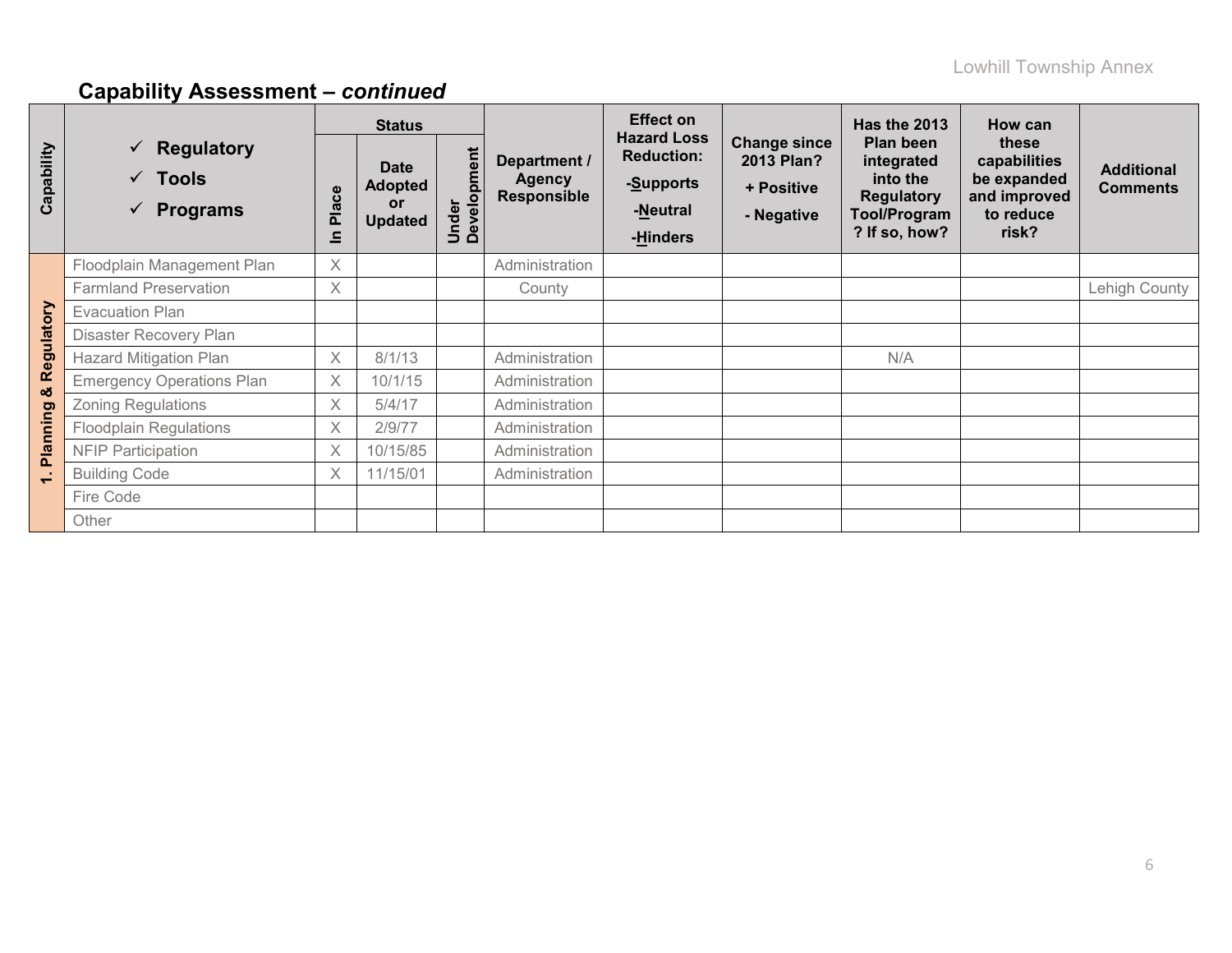# **Capability Assessment –** *continued*

| apability<br>ပ     | $\checkmark$ Staff<br><b>Personnel</b><br>$\checkmark$<br><b>Resources</b><br>$\checkmark$                                       | <b>Yes</b> | <b>No</b> | <b>Department / Agency</b> | <b>Change since</b><br>2013 Plan?<br>+ Positive<br>- Negative | How can these<br>capabilities be<br>expanded and<br>improved to<br>reduce risk? | <b>Additional</b><br><b>Comments</b> |
|--------------------|----------------------------------------------------------------------------------------------------------------------------------|------------|-----------|----------------------------|---------------------------------------------------------------|---------------------------------------------------------------------------------|--------------------------------------|
|                    | Planners (with land use / land development knowledge)                                                                            |            |           |                            |                                                               |                                                                                 |                                      |
|                    | Planners or engineers (with natural and / or human-caused hazards<br>knowledge)                                                  |            |           |                            |                                                               |                                                                                 |                                      |
| Technology         | Engineers or professionals trained in building and / or infrastructure<br>construction practices (including building inspectors) | $\times$   |           | Admin                      |                                                               |                                                                                 |                                      |
| οð                 | <b>Emergency Manager</b>                                                                                                         | X          |           | Admin                      |                                                               |                                                                                 |                                      |
|                    | Floodplain administrator / manager                                                                                               |            |           |                            |                                                               |                                                                                 |                                      |
|                    | Land surveyors                                                                                                                   |            |           | Admin                      |                                                               |                                                                                 |                                      |
|                    | Staff familiar with the hazards of the community                                                                                 |            |           | Admin / Public Works       |                                                               |                                                                                 |                                      |
| Administrative     | Personnel skilled in Geographical Information Systems (GIS) and / or<br>FEMA's HAZUS program                                     | $\times$   |           | Admin                      |                                                               |                                                                                 |                                      |
| $\dot{\mathbf{a}}$ | Grant writers or fiscal staff to handle large / complex grants                                                                   | $\times$   |           | Admin                      |                                                               |                                                                                 |                                      |
|                    | Other                                                                                                                            |            |           |                            |                                                               |                                                                                 |                                      |

| Capability                        |                                                         | <b>Yes</b> | <b>No</b> | Department /<br><b>Agency</b> | <b>Change since</b><br>2013 Plan?<br>+ Positive<br>- Negative | How can these<br>capabilities be<br>expanded and<br>improved to<br>reduce risk? | <b>Additional</b><br><b>Comments</b> |
|-----------------------------------|---------------------------------------------------------|------------|-----------|-------------------------------|---------------------------------------------------------------|---------------------------------------------------------------------------------|--------------------------------------|
|                                   | Capital improvement programming                         |            | X.        |                               |                                                               |                                                                                 |                                      |
| <b>S</b><br>$\mathbf{a}$          | <b>Community Development Block Grants (CDBG)</b>        |            | X.        |                               |                                                               |                                                                                 |                                      |
|                                   | Special purposes taxes                                  |            | X.        |                               |                                                               |                                                                                 |                                      |
| $\Omega$<br>$\boldsymbol{\omega}$ | Gas / Electricity utility fees                          |            | Χ         |                               |                                                               |                                                                                 |                                      |
| <b>Re</b>                         | Water / Sewer fees                                      |            | X.        |                               |                                                               |                                                                                 |                                      |
| cial                              | Stormwater utility fees                                 |            | X.        |                               |                                                               |                                                                                 |                                      |
| u<br>$\boldsymbol{\sigma}$        | Development impact fees                                 |            | X.        |                               |                                                               |                                                                                 |                                      |
| Ein                               | General obligation, revenue, and / or special tax bonds |            | X.        |                               |                                                               |                                                                                 |                                      |
| ო                                 | Partnering arrangements or intergovernmental agreements | X.         |           |                               |                                                               |                                                                                 |                                      |
|                                   | Other                                                   |            |           |                               |                                                               |                                                                                 |                                      |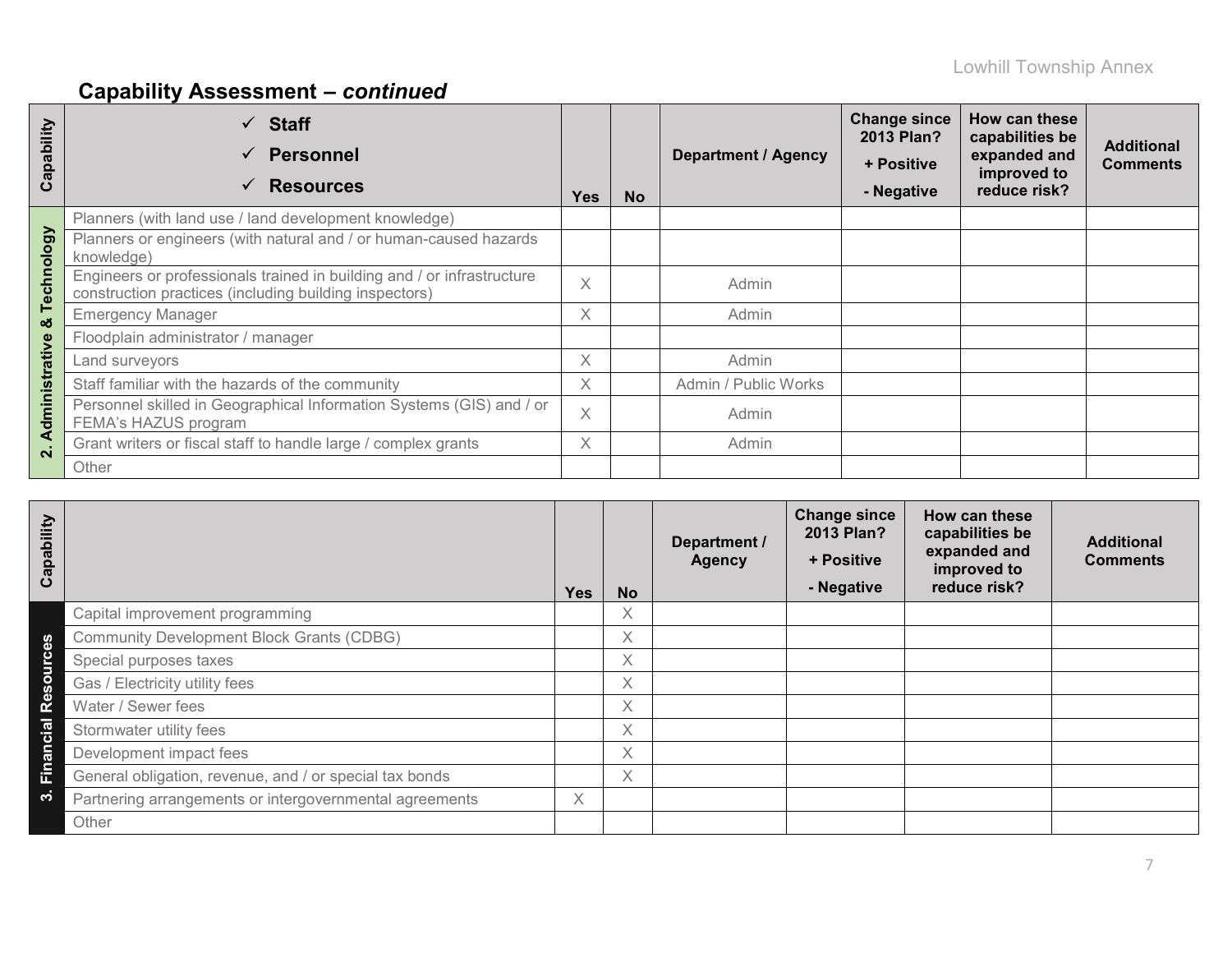# **Capability Assessment –** *continued*

| Capability                      | Program<br>$\checkmark$<br>Organization                                                                                                                           | <b>Yes</b> | <b>No</b> | Department /<br><b>Agency</b>                                                 | <b>Change since</b><br>2013 Plan?<br>+ Positive<br>- Negative | How can these<br>capabilities be<br>expanded and<br>improved to<br>reduce risk? | <b>Additional</b><br><b>Comments</b> |
|---------------------------------|-------------------------------------------------------------------------------------------------------------------------------------------------------------------|------------|-----------|-------------------------------------------------------------------------------|---------------------------------------------------------------|---------------------------------------------------------------------------------|--------------------------------------|
|                                 | <b>Firewise Communities Certification</b>                                                                                                                         |            |           |                                                                               |                                                               |                                                                                 |                                      |
|                                 | <b>StormReady Certification</b>                                                                                                                                   |            |           |                                                                               |                                                               |                                                                                 |                                      |
| Outreach<br>ಯ<br>Education<br>4 | Natural disaster or safety-related school programs                                                                                                                | $\times$   |           | Fire Department,<br>Emergency<br>Management<br>Coordinator                    | same                                                          | More \$                                                                         |                                      |
|                                 | Ongoing public education or information programs such as,<br>responsible water use, fire safety, household preparedness, and<br>environmental education.          | $\times$   |           | Fire Department,<br>Administration,<br>Emergency<br>Management<br>Coordinator | same                                                          | More \$                                                                         |                                      |
|                                 | Public-private partnership initiatives addressing disaster related<br>issues.                                                                                     | $\times$   |           | Fire Department,<br>Administration,<br>Emergency<br>Management<br>Coordinator | same                                                          | More \$                                                                         |                                      |
|                                 | Local citizen groups or non-profit organizations focused on<br>environmental protection, emergency preparedness, access and<br>functional needs populations, etc. | $\times$   |           | Fire Department,<br>Administration                                            | same                                                          | More \$                                                                         |                                      |
|                                 | Other                                                                                                                                                             |            |           |                                                                               |                                                               |                                                                                 |                                      |

| Έ<br>ပ               |                                | Limited | <b>Degree of Capability</b><br><b>High</b><br><b>Moderate</b> |   | Change since the 2013 Hazard<br><b>Mitigation Plan?</b><br>If so, how? | <b>Additional Comments</b> |
|----------------------|--------------------------------|---------|---------------------------------------------------------------|---|------------------------------------------------------------------------|----------------------------|
| だ                    | <b>Planning and Regulatory</b> |         |                                                               | X | No                                                                     |                            |
| ு                    | Administrative and Technical   |         |                                                               | X | No                                                                     |                            |
| Self<br>Ness<br>ທ່ ທ | Financial                      |         |                                                               | X | No                                                                     |                            |
|                      | <b>Education and Outreach</b>  |         | $\times$                                                      |   | No                                                                     |                            |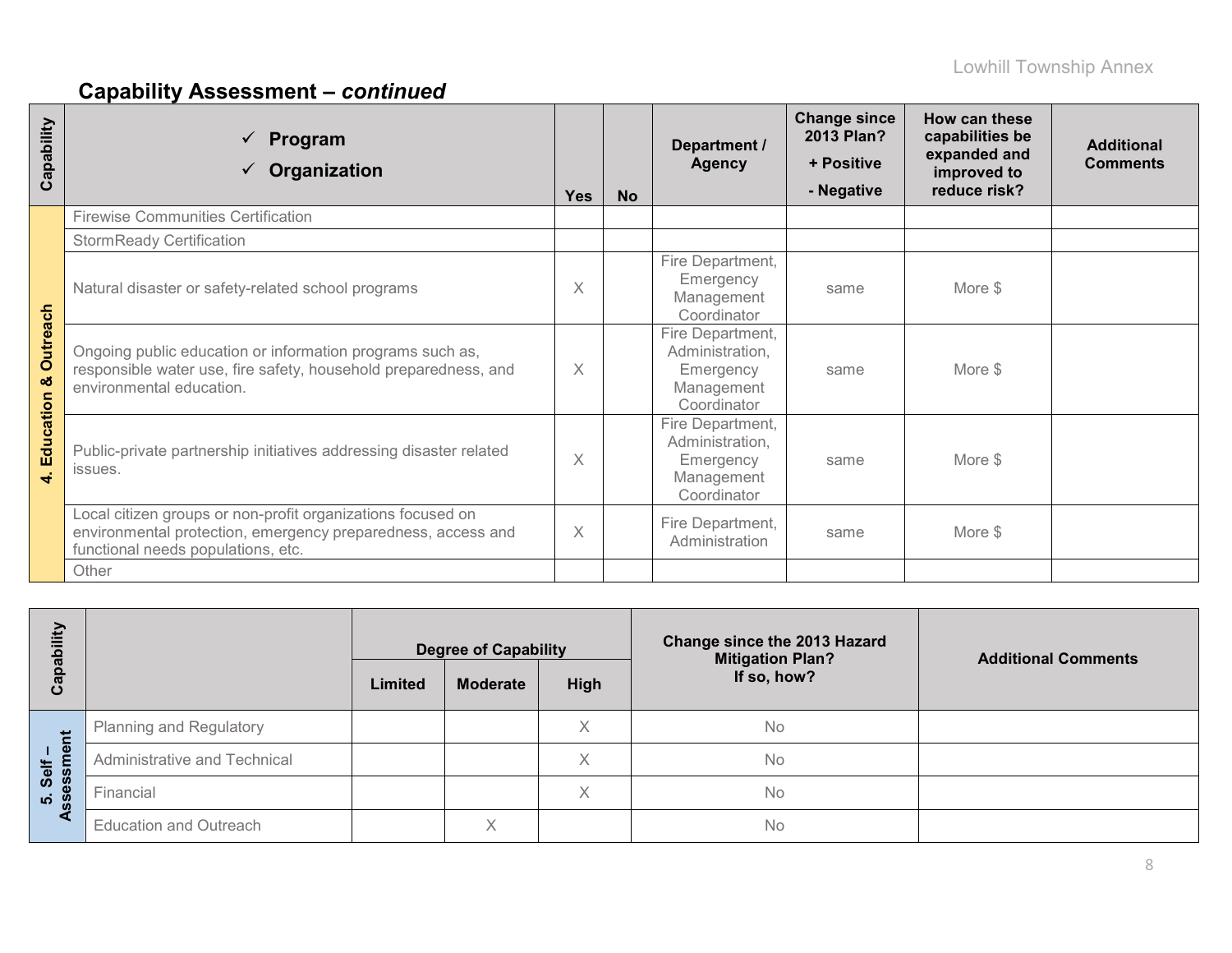## **Known or Anticipated Future Development / Redevelopment**

| Development /<br><b>Property Name</b> | Type of Development   Number of Structures | <b>Location</b> | <b>Known Hazard Zone</b> | <b>Description / Status</b> |
|---------------------------------------|--------------------------------------------|-----------------|--------------------------|-----------------------------|
| None                                  |                                            |                 |                          |                             |

## **Natural & Non-Natural Event History Specific to Lowhill Township**

| <b>Type of Event and Date(s)</b>        | <b>FEMA Disaster #</b><br>(if applicable) | Local Damage(s) or Loss(es)                                |
|-----------------------------------------|-------------------------------------------|------------------------------------------------------------|
| Winter Storm Jonas - 1/2016             | DR-4267-PA                                | Heavy snow and drifting                                    |
| Pennsylvania COVID-19 Pandemic - 1/2020 | DR-4506-PA                                | Emergency Protective measures to combat COVID-19 Pandemic. |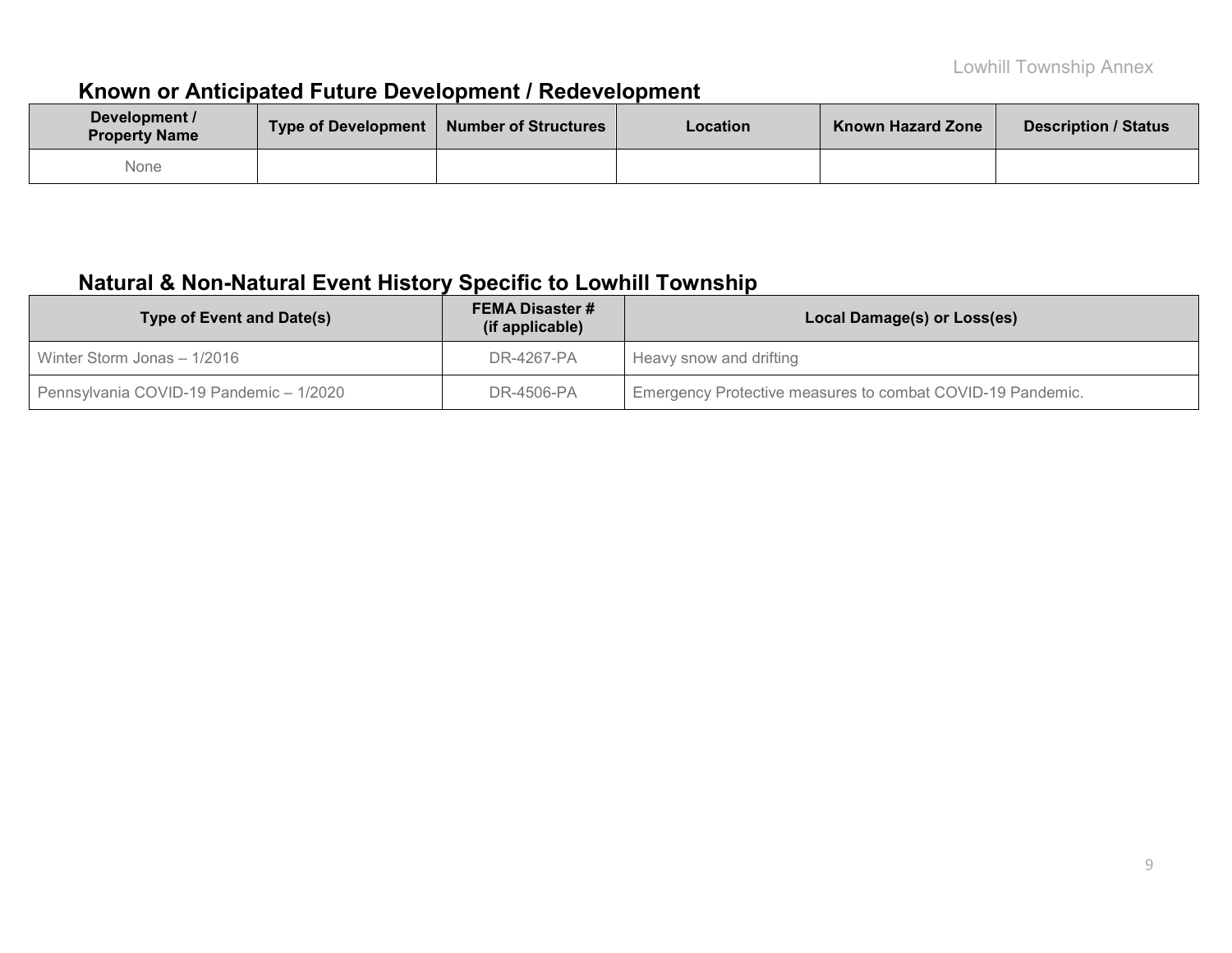# **2013 Municipal Action Plan Status**

|                         |                                                                                                                                                                                                                                                                                                                                                                                                                                                                                                                                                                                                                                                                                                                                                                                                                                                                                                                                                                                                                                   |                               |                          | <b>Status</b> |           |              |                            |
|-------------------------|-----------------------------------------------------------------------------------------------------------------------------------------------------------------------------------------------------------------------------------------------------------------------------------------------------------------------------------------------------------------------------------------------------------------------------------------------------------------------------------------------------------------------------------------------------------------------------------------------------------------------------------------------------------------------------------------------------------------------------------------------------------------------------------------------------------------------------------------------------------------------------------------------------------------------------------------------------------------------------------------------------------------------------------|-------------------------------|--------------------------|---------------|-----------|--------------|----------------------------|
|                         | <b>Existing Mitigation Action</b><br>(from 2013 Hazard Mitigation Plan)                                                                                                                                                                                                                                                                                                                                                                                                                                                                                                                                                                                                                                                                                                                                                                                                                                                                                                                                                           | —<br>No Progress /<br>Unknown | Progress<br>$\mathbf{r}$ | Continuous    | Completed | Discontinued | <b>Additional Comments</b> |
| 1                       | Retrofit structures located in hazard-prone areas to protect structures from future damage, with<br>repetitive loss and severe repetitive loss properties as priority.<br>Phase 1: Identify appropriate candidates for retrofitting based on cost-effectiveness versus<br>relocation.<br>Phase 2: Where retrofitting is determined to be a viable option, work with property owners toward<br>implementation of that action based on available funding from FEMA and local match availability.                                                                                                                                                                                                                                                                                                                                                                                                                                                                                                                                    | $\times$                      |                          |               |           |              |                            |
| $\overline{2}$          | Purchase, or relocate structures located in hazard- prone areas to protect structures from future<br>damage, with repetitive loss and severe repetitive loss properties as priority.<br>Phase 1: Identify appropriate candidates for relocation based on cost-effectiveness versus<br>retrofitting.<br>Phase 2: Where relocation is determined to be a viable option, work with property owners toward<br>implementation of that action based on available funding from FEMA and local match availability.                                                                                                                                                                                                                                                                                                                                                                                                                                                                                                                        | $\times$                      |                          |               |           |              |                            |
| 3                       | Maintain compliance with and good-standing in the NFIP including adoption and enforcement of<br>floodplain management requirements (e.g. regulating all new and substantially improved<br>construction in Special Hazard Flood Areas), floodplain identification and mapping, and flood<br>insurance outreach to the community.<br>Further, continue to meet and/or exceed the minimum NFIP standards and criteria through the<br>following NFIP- related continued compliance actions identified below.                                                                                                                                                                                                                                                                                                                                                                                                                                                                                                                          |                               | X                        |               |           |              |                            |
| $\overline{\mathbf{4}}$ | Conduct and facilitate community and public education and outreach for residents and businesses<br>to include, but not be limited to, the following to promote and effect natural hazard risk reduction:<br>Provide and maintain links to the HMP website, and regularly post notices on the County/municipal<br>homepage(s) referencing the HMP webpages. Prepare and distribute informational letters to flood<br>vulnerable property owners and neighborhood associations, explaining the availability of mitigation<br>grant funding to mitigate their properties, and instructing them on how they can learn more and<br>implement mitigation.<br>Use email notification systems and newsletters to better educate the public on flood insurance, the<br>availability of mitigation grant funding, and personal natural hazard risk reduction measures.<br>Work with neighborhood associations, civic and business groups to disseminate information on<br>flood insurance and the availability of mitigation grant funding. |                               | X                        |               |           |              |                            |
| 5                       | Begin the process to adopt higher regulatory standards to manage flood risk (i.e. increased<br>freeboard, cumulative substantial damage/improvements).                                                                                                                                                                                                                                                                                                                                                                                                                                                                                                                                                                                                                                                                                                                                                                                                                                                                            |                               | X                        |               |           |              |                            |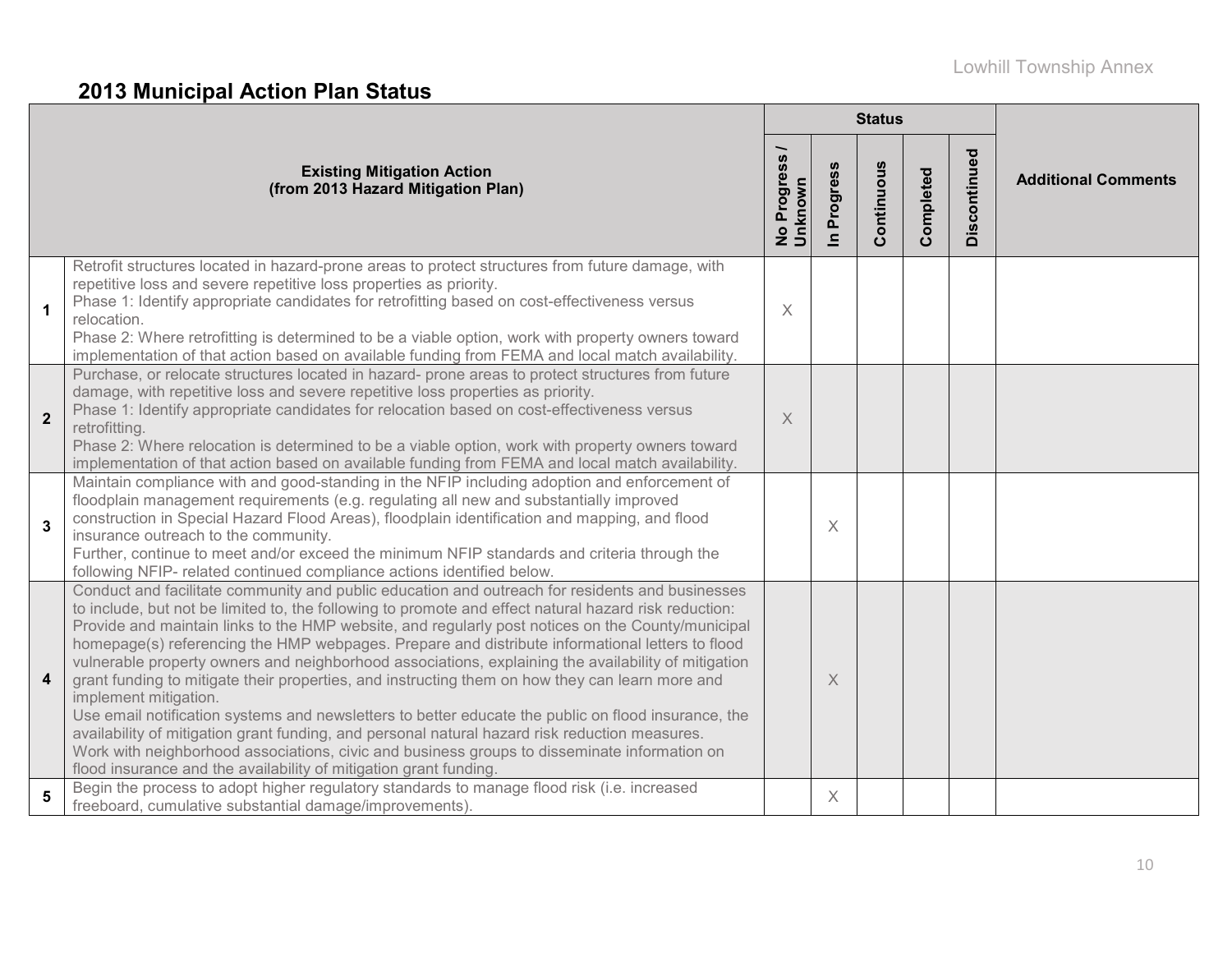### **2013 Municipal Action Plan Status –** *continued*

|    |                                                                                                                                                                                                                                                                                                                                                                                         |                                     |                            | <b>Status</b> |               |              |                            |  |
|----|-----------------------------------------------------------------------------------------------------------------------------------------------------------------------------------------------------------------------------------------------------------------------------------------------------------------------------------------------------------------------------------------|-------------------------------------|----------------------------|---------------|---------------|--------------|----------------------------|--|
|    | <b>Existing Mitigation Action</b><br>(from 2013 Hazard Mitigation Plan)                                                                                                                                                                                                                                                                                                                 | No Progress <sub>/</sub><br>Unknown | Progress<br>$\overline{=}$ | Continuous    | ompleted<br>Ŏ | Discontinued | <b>Additional Comments</b> |  |
| 6  | Determine if a Community Assistance Visit (CAV) or Community Assistance Contact (CAC) is<br>needed, and schedule if needed.                                                                                                                                                                                                                                                             |                                     | X                          |               |               |              |                            |  |
|    | Have designated NFIP Floodplain Administrator (FPA) become a Certified Floodplain Manager<br>through the ASFPM, and pursue relevant continuing education training such as FEMA Benefit-Cost<br>Analysis.                                                                                                                                                                                |                                     | $\times$                   |               |               |              |                            |  |
| 8  | Participate in the Community Rating System (CRS) to further manage flood risk and reduce flood<br>insurance premiums for NFIP policyholders. This shall start with the submission to<br>FEMA-DHS of a Letter of Intent to join CRS, followed by the completion and submission of an<br>application to the program once the community's current compliance with the NFIP is established. |                                     | $\times$                   |               |               |              |                            |  |
| 9  | Archive elevation certificates                                                                                                                                                                                                                                                                                                                                                          |                                     | X                          |               |               |              |                            |  |
| 10 | Continue to support the implementation, monitoring, maintenance, and updating of this Plan, as<br>defined in Section 7.0                                                                                                                                                                                                                                                                |                                     | $\times$                   |               |               |              |                            |  |
| 11 | Complete the ongoing updates of the Comprehensive Emergency Management Plans                                                                                                                                                                                                                                                                                                            |                                     | $\times$                   |               |               |              |                            |  |
| 12 | Create/enhance/ maintain mutual aid agreements with neighboring communities for continuity of<br>operations.                                                                                                                                                                                                                                                                            |                                     |                            | X             |               |              |                            |  |
| 13 | Identify and develop agreements with entities that can provide support with FEMA/PEMA<br>paperwork after disasters; qualified damage assessment personnel - Improve post-disaster<br>capabilities - damage assessment; FEMA/PEMA paperwork compilation, submissions, record-<br>keeping                                                                                                 |                                     |                            | X             |               |              |                            |  |
| 14 | Work with regional agencies (i.e. County and PEMA) to help develop damage assessment<br>capabilities at the local level through such things as training programs, certification of qualified<br>individuals (e.g. code officials, floodplain managers, engineers).                                                                                                                      |                                     |                            | X             |               |              |                            |  |

#### **Notes:**

**1.** Actions not carried through to the 2018 Action Plan are so noted.

**2.** To maintain National Flood Insurance Program (NFIP) compliance, actions related to the NFIP were carried through to the 2018 Action Plan even if identified by the municipality as completed.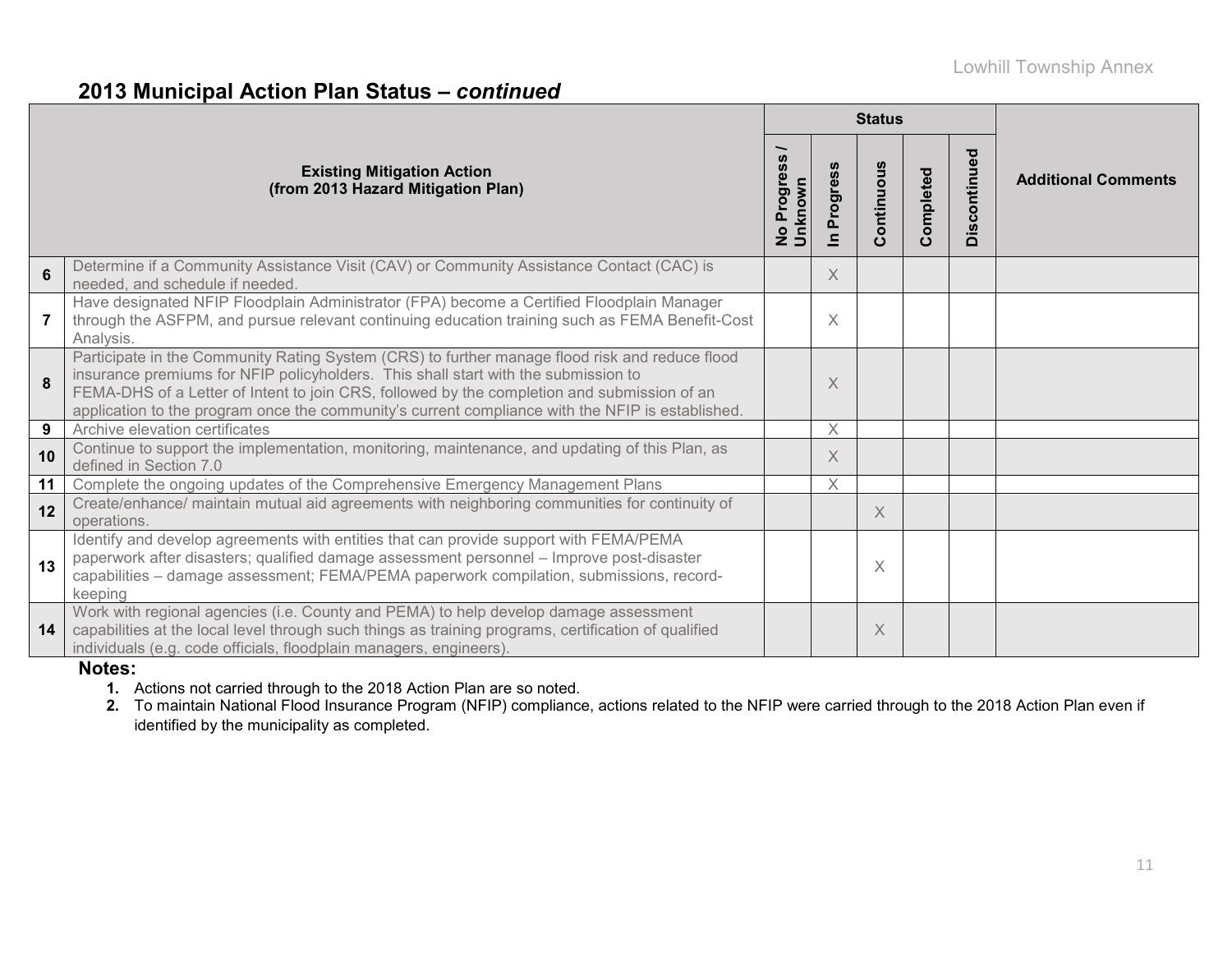# **2018 Mitigation Action Plan**

|                | <b>Mitigation Action</b>                                                                                                                                                                                                                                                                                                                                                                                                                                                                                                              | <b>Mitigation</b><br><b>Technique</b><br>Category | Hazard(s)<br><b>Addressed</b> | <b>Priority</b><br>(H/M/L) | <b>Estimated</b><br>Cost | <b>Potential</b><br><b>Funding</b>                                                                                | <b>Lead Agency</b><br>/ Department                                                                                           | Implementation<br><b>Schedule</b>        | <b>Applies to</b><br>New and / or<br><b>Existing</b><br><b>Structures</b> |
|----------------|---------------------------------------------------------------------------------------------------------------------------------------------------------------------------------------------------------------------------------------------------------------------------------------------------------------------------------------------------------------------------------------------------------------------------------------------------------------------------------------------------------------------------------------|---------------------------------------------------|-------------------------------|----------------------------|--------------------------|-------------------------------------------------------------------------------------------------------------------|------------------------------------------------------------------------------------------------------------------------------|------------------------------------------|---------------------------------------------------------------------------|
| $\mathbf 1$    | Retrofit structures located in hazard-<br>prone areas to protect structures from<br>future damage, with repetitive loss<br>and severe repetitive loss properties<br>as priority. Phase 1: Identify<br>appropriate candidates for retrofitting<br>based on cost-effectiveness versus<br>relocation.<br>Phase 2: Where retrofitting is<br>determined to be a viable option,<br>work with property owners toward<br>implementation of that action based<br>on available funding from FEMA and<br>local match availability.               | Structure &<br>Infrastructure                     | Flood                         | Medium                     | High                     | <b>FEMA</b><br>Mitigation<br>Grant<br>Programs<br>and local<br>budget (or<br>property<br>owner) for<br>cost share | Municipality<br>(via Municipal<br>Engineer/NFIP<br>Floodplain<br>Administrator)<br>with support<br>from PEMA,<br><b>FEMA</b> | Long-term<br>(depending<br>upon funding) | Existing                                                                  |
| $\overline{2}$ | Purchase, or relocate structures<br>located in hazard- prone areas to<br>protect structures from future<br>damage, with repetitive loss and<br>severe repetitive loss properties as<br>priority.<br>Phase 1: Identify appropriate<br>candidates for relocation based on<br>cost-effectiveness versus retrofitting.<br>Phase 2: Where relocation is<br>determined to be a viable option,<br>work with property owners toward<br>implementation of that action based<br>on available funding from FEMA and<br>local match availability. | Structure &<br>Infrastructure                     | Flood                         | Medium                     | <b>High</b>              | <b>FEMA</b><br>Mitigation<br>Grant<br>Programs<br>and local<br>budget (or<br>property<br>owner) for<br>cost share | Municipality<br>(via Municipal<br>Engineer/NFIP<br>Floodplain<br>Administrator)<br>with support<br>from PEMA,<br><b>FEMA</b> | Long-term<br>(depending<br>upon funding) | <b>Existing</b>                                                           |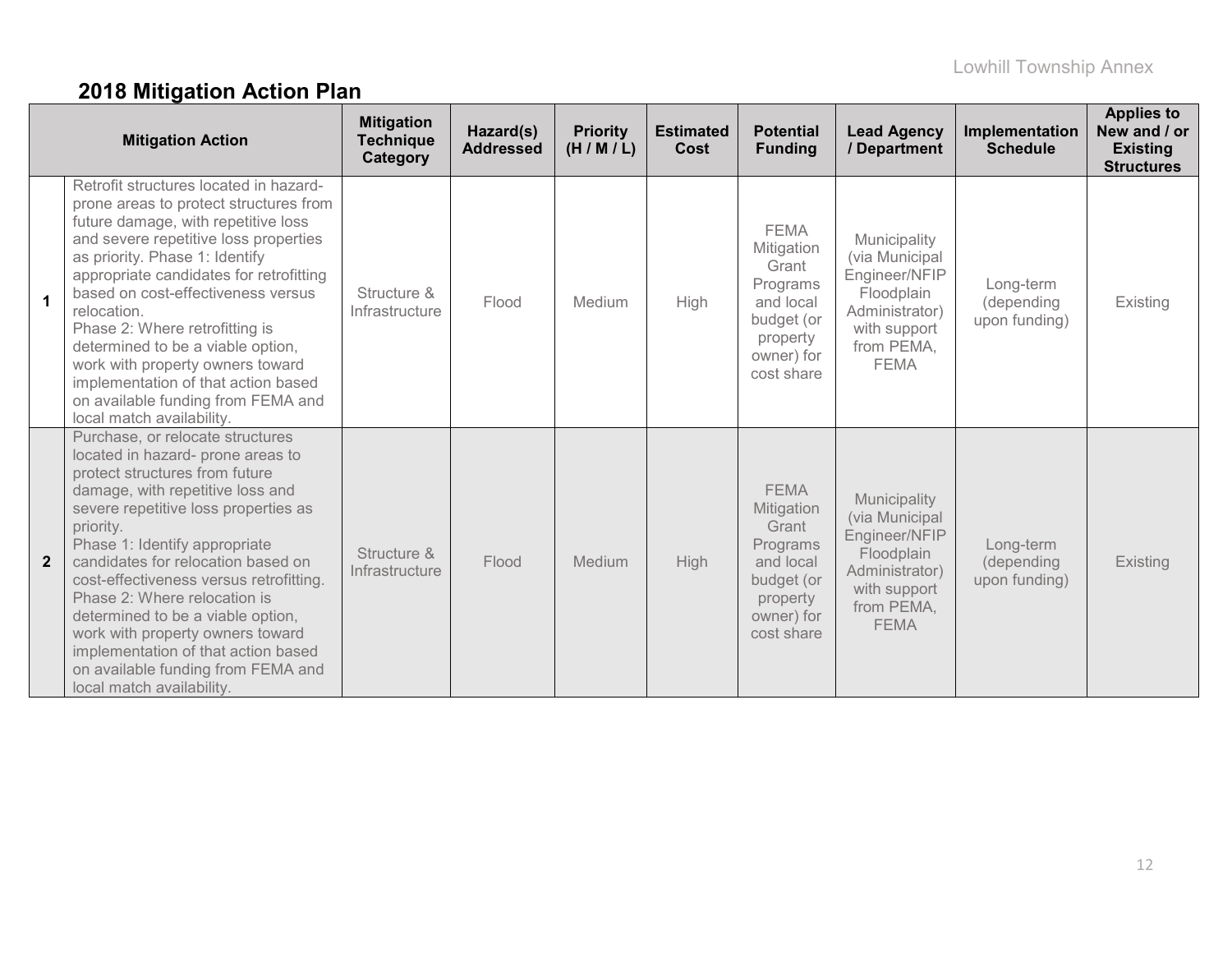|                | <b>Mitigation Action</b>                                                                                                                                                                                                                                                                                                                                                                                                                                                                                                           | <b>Mitigation</b><br><b>Technique</b><br>Category | Hazard(s)<br><b>Addressed</b> | <b>Priority</b><br>(H/M/L) | <b>Estimated</b><br>Cost | <b>Potential</b><br><b>Funding</b> | <b>Lead Agency</b><br>/ Department                                                                                               | Implementation<br><b>Schedule</b> | <b>Applies to</b><br>New and / or<br><b>Existing</b><br><b>Structures</b> |
|----------------|------------------------------------------------------------------------------------------------------------------------------------------------------------------------------------------------------------------------------------------------------------------------------------------------------------------------------------------------------------------------------------------------------------------------------------------------------------------------------------------------------------------------------------|---------------------------------------------------|-------------------------------|----------------------------|--------------------------|------------------------------------|----------------------------------------------------------------------------------------------------------------------------------|-----------------------------------|---------------------------------------------------------------------------|
| 3 <sup>1</sup> | Maintain compliance with and good<br>standing in the NFIP including<br>adoption and enforcement of<br>floodplain management requirements<br>(e.g. regulating all new and<br>substantially improved construction in<br>Special Hazard Flood Areas),<br>floodplain identification and mapping,<br>and flood insurance outreach to the<br>community.<br>Further, continue to meet and/or<br>exceed the minimum NFIP standards<br>and criteria through the following<br>NFIP-related continued compliance<br>actions identified below. | Local plans<br>×.<br>Regulations                  | Flood                         | High                       | Low                      | Municipal<br><b>Budget</b>         | Municipality<br>(via Municipal<br>Engineer/NFIP<br>Floodplain<br>Administrator)<br>with support<br>from PEMA,<br><b>ISO FEMA</b> | Ongoing                           | New &<br>Existing                                                         |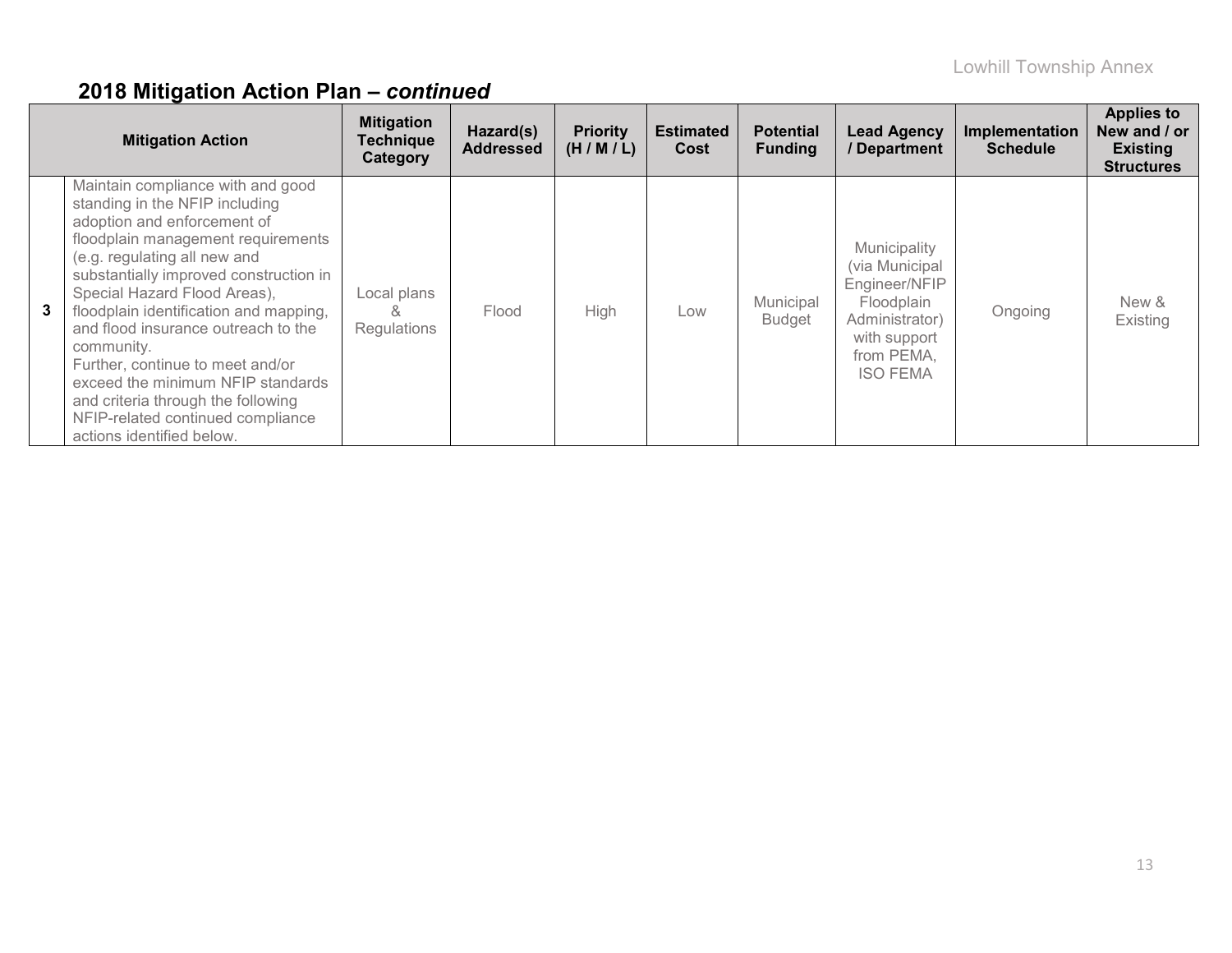|                | <b>Mitigation Action</b>                                                                                                                                                                                                                                                                                                                                                                                                                                                                                                                                                                                                                                                                                                                                                                                                                                                                                                                                                                                                                                                                   | <b>Mitigation</b><br><b>Technique</b><br>Category | Hazard(s)<br><b>Addressed</b> | <b>Priority</b><br>(H/M/L) | <b>Estimated</b><br>Cost | <b>Potential</b><br><b>Funding</b> | <b>Lead Agency</b><br>/ Department                                                   | Implementation<br><b>Schedule</b> | <b>Applies to</b><br>New and / or<br><b>Existing</b><br><b>Structures</b> |
|----------------|--------------------------------------------------------------------------------------------------------------------------------------------------------------------------------------------------------------------------------------------------------------------------------------------------------------------------------------------------------------------------------------------------------------------------------------------------------------------------------------------------------------------------------------------------------------------------------------------------------------------------------------------------------------------------------------------------------------------------------------------------------------------------------------------------------------------------------------------------------------------------------------------------------------------------------------------------------------------------------------------------------------------------------------------------------------------------------------------|---------------------------------------------------|-------------------------------|----------------------------|--------------------------|------------------------------------|--------------------------------------------------------------------------------------|-----------------------------------|---------------------------------------------------------------------------|
| $\overline{4}$ | Conduct and facilitate community and<br>public education and outreach for<br>residents and businesses to include,<br>but not be limited to, the following to<br>promote and effect natural hazard<br>risk reduction:<br>Provide and maintain links to the<br>HMP website, and regularly post<br>notices on the County/municipal<br>homepage(s) referencing the HMP<br>webpages. Prepare and distribute<br>informational letters to flood<br>vulnerable property owners and<br>neighborhood associations,<br>explaining the availability of mitigation<br>grant funding to mitigate their<br>properties, and instructing them on<br>how they can learn more and<br>implement mitigation. Use email<br>notification systems and newsletters<br>to better educate the public on flood<br>insurance, the availability of<br>mitigation grant funding, and personal<br>natural hazard risk reduction<br>measures.<br>Work with neighborhood<br>associations, civic and business<br>groups to disseminate information on<br>flood insurance and the availability of<br>mitigation grant funding. | Education<br>& Awareness                          | All Hazards                   | High                       | $Low-$<br>Medium         | Municipal<br><b>Budget</b>         | Municipality<br>with support<br>from Planning<br>Partners,<br>PEMA, FEMA             | Short-term                        | N/A                                                                       |
| 5              | Begin and/or continue the process to<br>adopt higher regulatory standards to<br>manage flood risk (i.e. increased<br>freeboard, cumulative substantial<br>damage/improvements).                                                                                                                                                                                                                                                                                                                                                                                                                                                                                                                                                                                                                                                                                                                                                                                                                                                                                                            | Local plans<br><sub>R</sub><br>Regulations        | Flood                         | High                       | Low                      | Municipal<br><b>Budget</b>         | (Via Mun.<br>Engineer/NFIP<br>Floodplain<br>Admin.) w/<br>support from<br>PEMA, FEMA | Short-term                        | New &<br>Existing                                                         |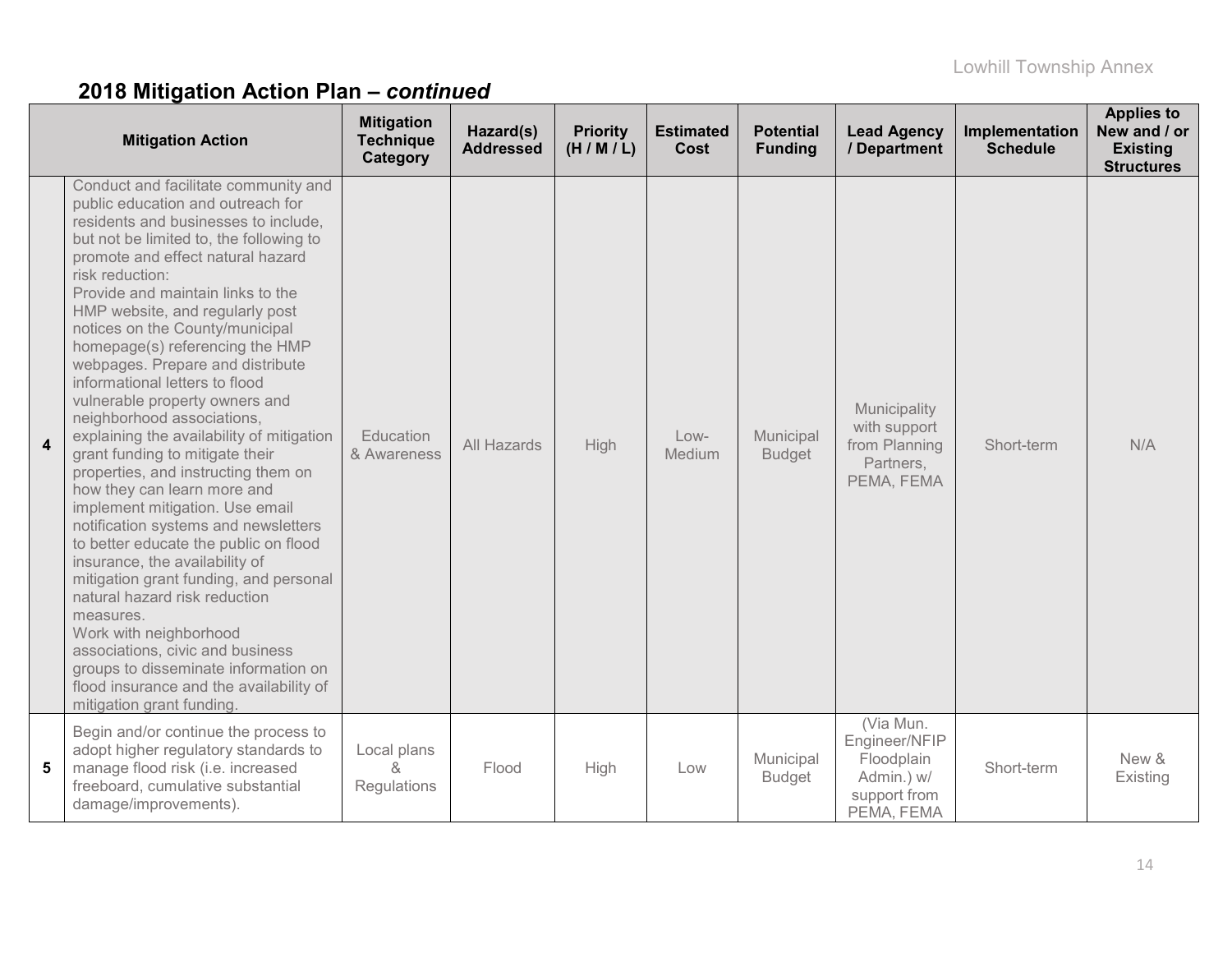|                | <b>Mitigation Action</b>                                                                                                                                                                                                                                                                                                                                                                                     | <b>Mitigation</b><br><b>Technique</b><br>Category | Hazard(s)<br><b>Addressed</b> | <b>Priority</b><br>(H/M/L) | <b>Estimated</b><br>Cost                  | <b>Potential</b><br><b>Funding</b>                                                                    | <b>Lead Agency</b><br>/ Department                                                                               | Implementation<br><b>Schedule</b>         | <b>Applies to</b><br>New and / or<br><b>Existing</b><br><b>Structures</b> |
|----------------|--------------------------------------------------------------------------------------------------------------------------------------------------------------------------------------------------------------------------------------------------------------------------------------------------------------------------------------------------------------------------------------------------------------|---------------------------------------------------|-------------------------------|----------------------------|-------------------------------------------|-------------------------------------------------------------------------------------------------------|------------------------------------------------------------------------------------------------------------------|-------------------------------------------|---------------------------------------------------------------------------|
| $6\phantom{a}$ | Determine if a Community Assistance<br>Visit (CAV) or Community Assistance<br>Contact (CAC) is needed, and<br>schedule if needed.                                                                                                                                                                                                                                                                            | Local plans<br>&<br>Regulations                   | Flood                         | <b>Medium</b>              | Low                                       | Municipal<br><b>Budget</b>                                                                            | <b>NFIP</b><br>Floodplain<br>Administrator<br>with support<br>from PA DEP,<br>PEMA, FEMA                         | Short-term                                | N/A                                                                       |
| $\overline{7}$ | Have designated NFIP Floodplain<br>Administrator (FPA) become a<br>Certified Floodplain Manager through<br>the ASFPM and/or pursue relevant<br>continuing education training such as<br>FEMA Benefit-Cost Analysis.                                                                                                                                                                                          | Local plans<br>&<br>Regulations                   | Flood                         | High                       | Low                                       | Municipal<br><b>Budget</b>                                                                            | <b>NFIP</b><br>Floodplain<br>Administrator                                                                       | Short-term<br>(depending<br>upon funding) | N/A                                                                       |
| 8              | Participate in the Community Rating<br>System (CRS) to further manage<br>flood risk and reduce flood insurance<br>premiums for NFIP policyholders.<br>This shall start with the submission to<br>FEMA-DHS of a Letter of Intent to<br>join CRS, followed by the completion<br>and submission of an application to<br>the program once the community's<br>current compliance with the NFIP is<br>established. | Local plans<br>$\kappa$<br>Regulations            | Flood                         | Medium                     | Low                                       | Municipal<br><b>Budget</b>                                                                            | <b>NFIP</b><br>Floodplain<br>Administrator<br>with support<br>from PA<br>DEP, PEMA,<br><b>FEMA</b>               | Short-term                                | N/A                                                                       |
| 9              | Obtain and archive elevation<br>certificates for NFIP compliance.                                                                                                                                                                                                                                                                                                                                            | Local plans<br>&<br>Regulations                   | Flood                         | High                       | Low                                       | Municipal<br><b>Budget</b>                                                                            | <b>NFIP</b><br>Floodplain<br>Administrator                                                                       | Ongoing                                   | N/A                                                                       |
| 10             | Continue to support the<br>implementation, monitoring,<br>maintenance, and updating of this<br>Plan, as defined in Section 7.0                                                                                                                                                                                                                                                                               | All<br>Categories                                 | All Hazards                   | <b>High</b>                | $Low -$<br>High (for<br>5-year<br>update) | Local<br>Budget,<br>possibly<br><b>FEMA</b><br>Mitigation<br>Grant<br>Funding for<br>5-year<br>update | (via mitigation<br>planning<br>Poc's) w/<br>support from<br>Planning<br>Partners<br>(through their<br>POC), PEMA | Ongoing                                   | New &<br>Existing                                                         |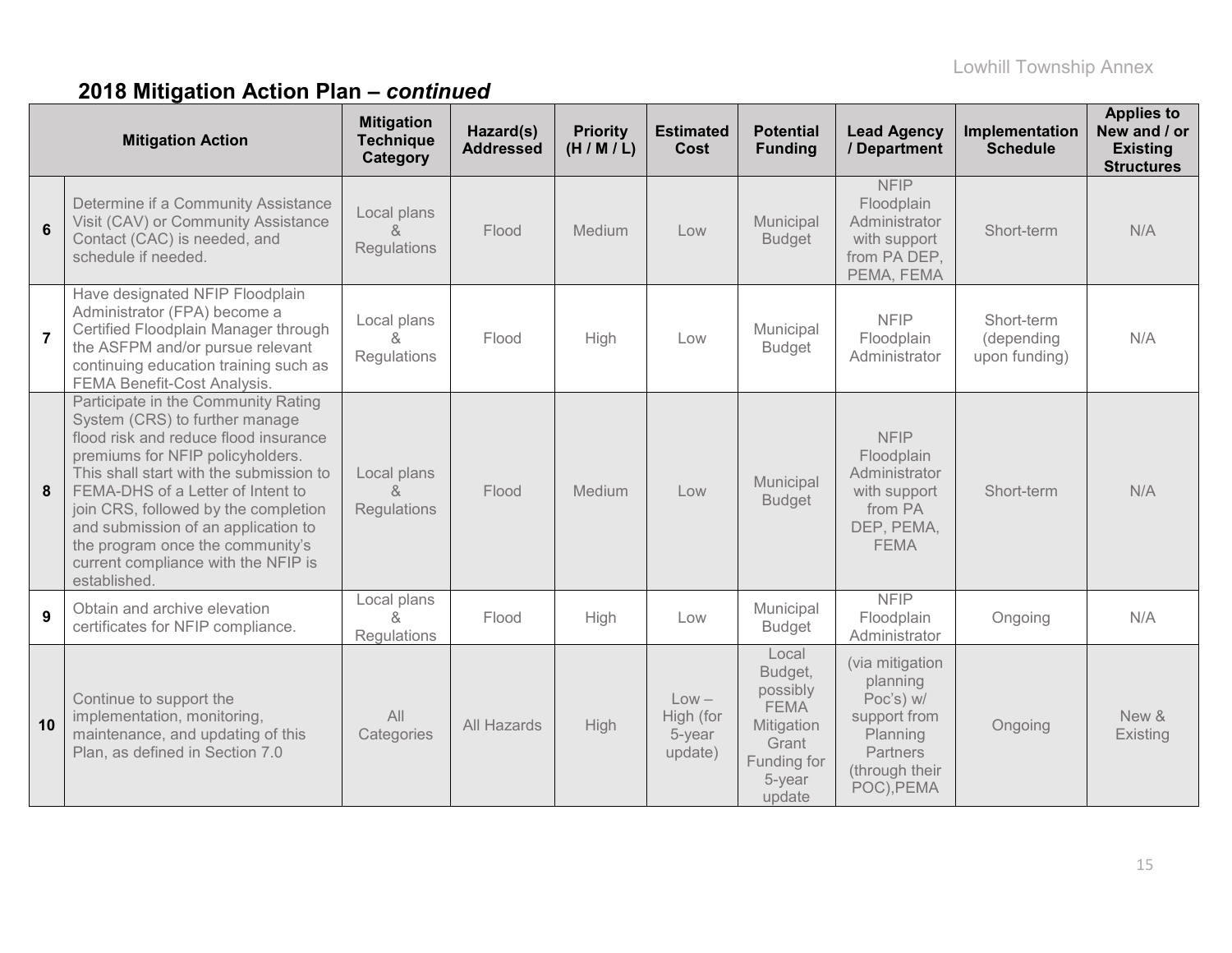|    | <b>Mitigation Action</b>                                                                                                                                                                                                                                                          | <b>Mitigation</b><br><b>Technique</b><br>Category | Hazard(s)<br><b>Addressed</b>                   | <b>Priority</b><br>(H/M/L) | <b>Estimated</b><br>Cost | <b>Potential</b><br><b>Funding</b>                           | <b>Lead Agency</b><br>/ Department                                                  | Implementation<br><b>Schedule</b>         | <b>Applies to</b><br>New and / or<br><b>Existing</b><br><b>Structures</b> |
|----|-----------------------------------------------------------------------------------------------------------------------------------------------------------------------------------------------------------------------------------------------------------------------------------|---------------------------------------------------|-------------------------------------------------|----------------------------|--------------------------|--------------------------------------------------------------|-------------------------------------------------------------------------------------|-------------------------------------------|---------------------------------------------------------------------------|
| 11 | Complete the ongoing updates of the<br><b>Comprehensive Emergency</b><br><b>Management Plans</b>                                                                                                                                                                                  | Local plans<br>&<br>Regulations                   | All Hazards                                     | High                       | Low                      | Local<br><b>Budget</b>                                       | Municipality<br>with support<br>from PEMA                                           | Ongoing                                   | New &<br>Existing                                                         |
| 12 | Create/enhance/maintain mutual aid<br>agreements with neighboring<br>communities for continuity of<br>operations.                                                                                                                                                                 | All<br>Categories                                 | All Hazards                                     | High                       | Low                      | Local<br><b>Budget</b>                                       | Municipality<br>with support<br>from<br>surrounding<br>municipalities<br>and County | Ongoing                                   | New &<br>Existing                                                         |
| 13 | Develop and maintain capabilities to<br>process FEMA/PEMA paperwork<br>after disasters; qualified damage<br>assessment personnel - Improve<br>post-disaster capabilities - damage<br>assessment; FEMA/PEMA paperwork<br>compilation, submissions, record<br>keeping.              | Education<br>& Awareness                          | All Hazards                                     | Medium                     | Medium                   | Municipal<br>budget                                          | Municipality<br>with support<br>from County,<br>PEMA,<br><b>FEMA</b>                | Short-term                                | N/A                                                                       |
| 14 | Work with regional agencies (i.e.<br>County and PEMA) to help develop<br>damage assessment capabilities at<br>the local level through such things as<br>training programs, certification of<br>qualified individuals (e.g. code<br>officials, floodplain managers,<br>engineers). | <b>Education</b><br>& Awareness                   | All Hazards                                     | Medium                     | Medium                   | Municipal<br>budget,<br><b>FEMA</b><br>HMA grant<br>programs | Municipality<br>with support<br>from County,<br><b>PEMA</b>                         | Short-term<br>(depending<br>upon funding) | N/A                                                                       |
| 15 | Devise an employee vaccination and<br>immunization plan to prevent an<br>outbreak within the municipal<br>employee ranks.                                                                                                                                                         | Local plans<br>$\kappa$<br>Regulations            | Pandemic<br>and<br>Infectious<br><b>Disease</b> | Low                        | Unknown                  | Municipal<br><b>Budget</b>                                   | <b>County EMA</b>                                                                   | Unknown at this<br>time                   | N/A                                                                       |
| 16 | Devise a municipal continuity of<br>operations plan to keep essential<br>services running in the event that a<br>significant portion of the workforce is<br>affected.                                                                                                             | Local plans<br>8<br>Regulations                   | Pandemic<br>and<br>Infectious<br><b>Disease</b> | Low                        | Unknown                  | Municipal<br><b>Budget</b>                                   | <b>County EMA</b>                                                                   | Unknown at this<br>time                   | N/A                                                                       |